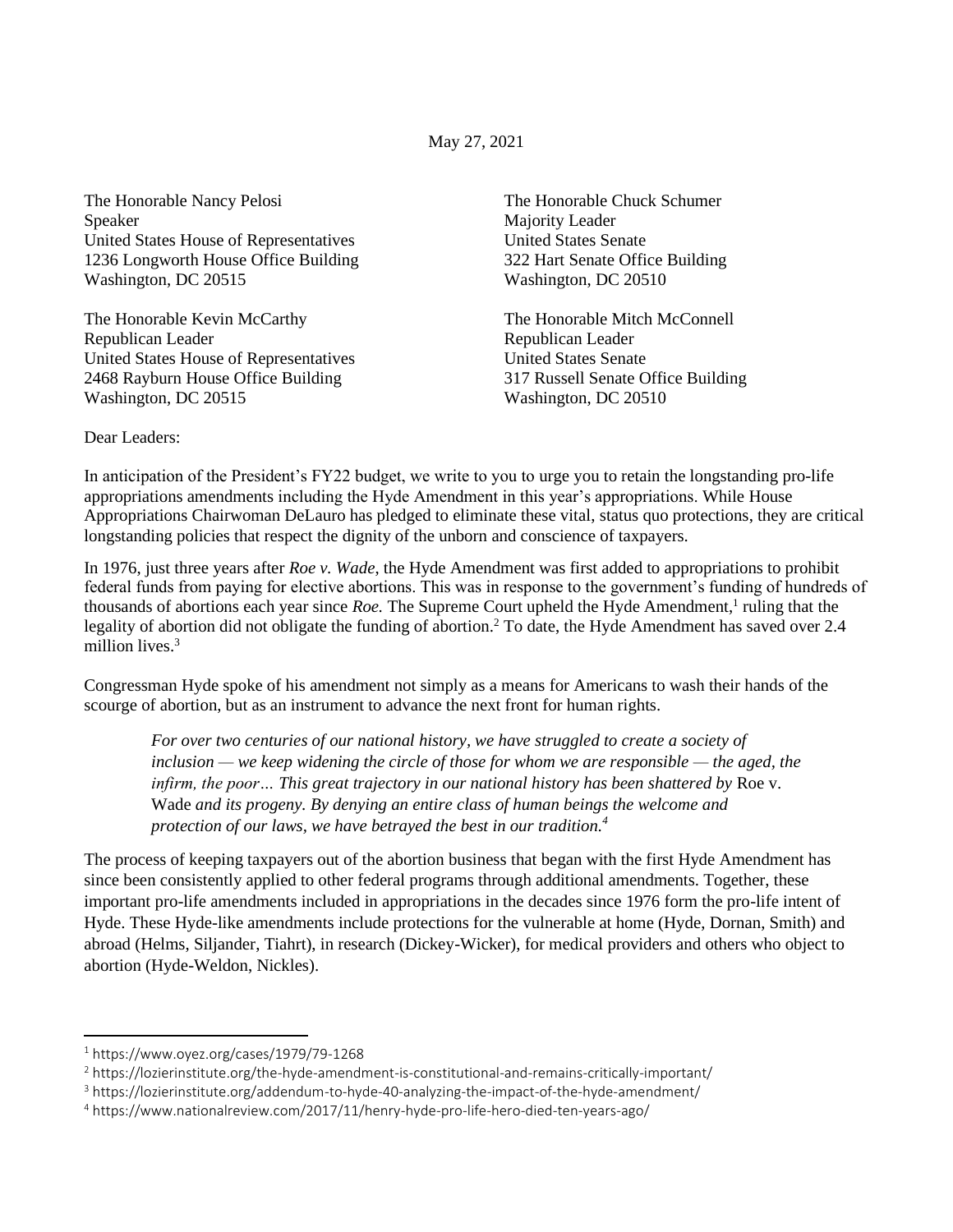Americans strongly support the various amendments in the Hyde family. The prohibitions on funding for abortion abroad, including the Helms and Siljander amendments, are supported by 77% of Americans, including 64% of self-described "pro-choice" voters, 55% of Democrats, and 85% of Independents.<sup>5</sup> Furthermore, protections like Hyde-Weldon that prevent discrimination against health care professionals, facilities, and insurance plans who object to providing, covering, or referring for abortion receive support from 83% of the American public.<sup>6</sup>

A strong majority of Americans support the first Hyde Amendment, with 58% of voters – including 31% of Democrats, 34% of self-described pro-choice voters, and 65% of Independents – opposing taxpayer funding of abortion.<sup>7</sup> These lifesaving provisions across federal appropriations have been consistently supported by Republicans and Democrats in Congress for decades. Every president from Carter to Bush to Obama to Trump have signed into law appropriations incorporating critical, status quo protections.

As recently as 2006, then-Senator Biden was on the record opposing tax funding of abortion, saying, "I do not vote for funding for abortion… I won't support public funding." Yet when on the presidential campaign trail in 2019, he flip-flopped to support abortion funding, directly contradicting his longstanding position.

The impact of more than 2.4 million lives saved as a result of Congressman Hyde's amendment and those amendments that followed cannot be measured. Congress has the duty and privilege to continue this legacy of protecting the vulnerable.<sup>8</sup> There has never been such an important time for Congress to recognize the dignity of every life by reaffirming support and retaining the Hyde family of pro-life protections in FY22 funding.

Hyde saves lives.

Sincerely,

Marjorie Dannenfelser President Susan B. Anthony List

Carol Tobias President National Right to Life

Penny Young Nance CEO & President Concerned Women for America Legislative Action Committee

Kristan Hawkins President Students for Life Action & Students for Life of America

Greg Schleppenbach Associate Director U.S. Conference of Catholic Bishops Lila Rose Founder and President Live Action

Tony Perkins President Family Research Council

Donna Harrison M.D. Chief Executive Officer American Association of Pro-Life Obstetricians and Gynecologists

Jeanne Mancini President March for Life Education & Defense Fund

Catherine Glenn Foster President and CEO Americans United for Life

<sup>5</sup> https://www.kofc.org/en/news-room/polls/american-abortion-opinions-remain-consistent.html

<sup>6</sup> https://www.usccb.org/about/pro-life-activities/upload/USCCB-Key-Takeaways-handout-final.pdf

<sup>7</sup> https://www.kofc.org/en/news-room/polls/american-abortion-opinions-remain-consistent.html

<sup>8</sup> http://www.hellohyde.org/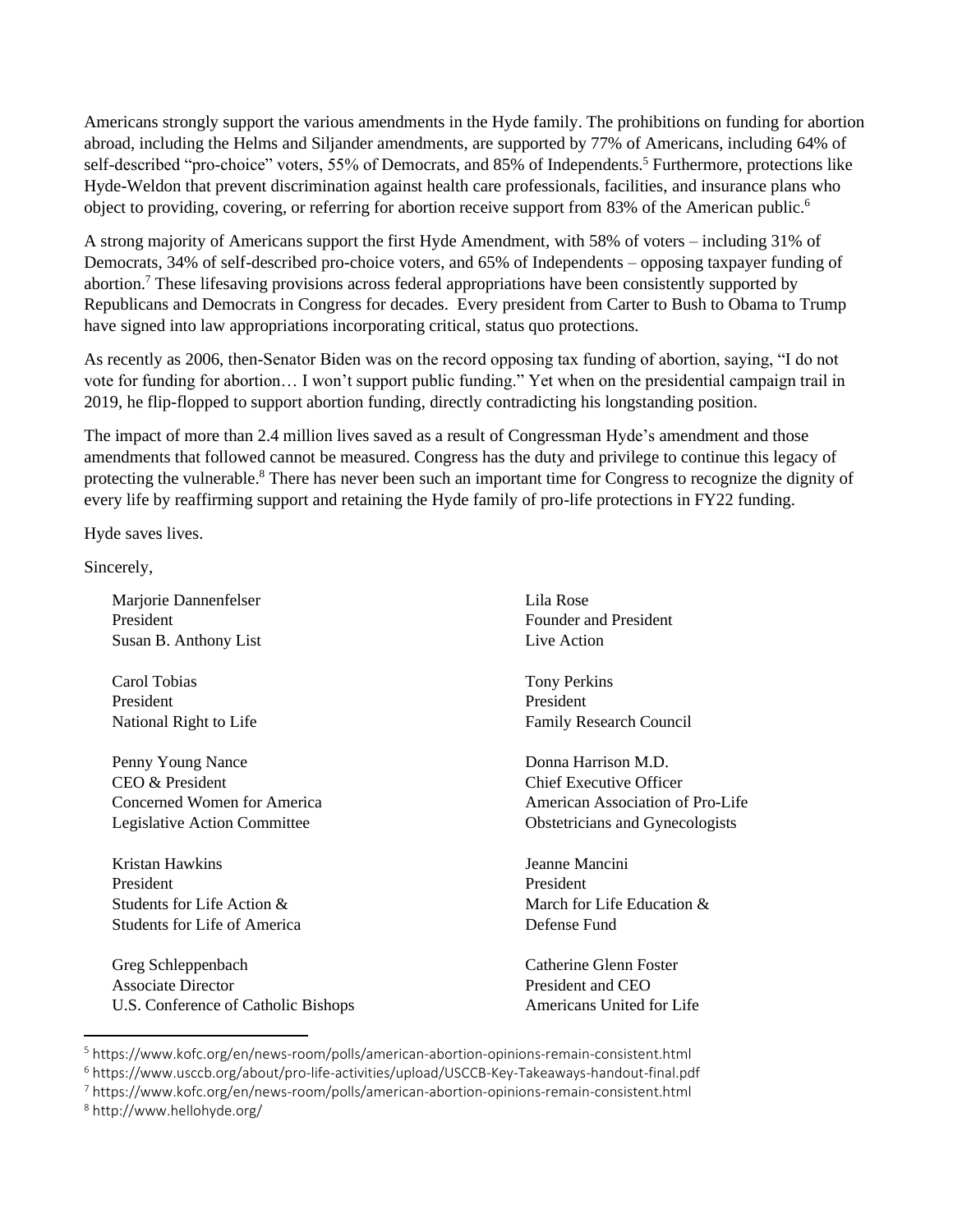Melissa Ohden Executive Director The Abortion Survivors Network

Russell Moore President Southern Baptist Ethics & Religious Liberty Commission

Robin Pierucci, M.D., M.A. Chair of the Pro-Life Committee, Board Member The American College of Pediatricians (ACPeds)

Michelle Cretella, MD Executive Director American College of Pediatricians

Dean Nelson Executive Director Human Coalition Action

Kelsey Hazzard President Secular Pro-Life

Colleen Holcomb President Eagle Forum

Autumn Leva Vice President, Strategy Family Policy Alliance

Evangelist Alveda C King Pastoral Associate Civil Rights for the Unborn, Priests for Life

Tom Brejcha President & Chief Counsel Thomas More Society

Garrett Bess Vice President Heritage Action Bradley Mattes President Life Issues Institute

Star Parker President Center for Urban Renewal and Education (CURE)

Thomas A. Glessner President National Institute of Family & Life Advocates (NIFLA)

Fr. Frank Pavone National Director Priests for Life

Terry Schilling President American Principles Project

Terrisa Bukovinac President Pro-Life San Francisco

Joseph E. Parker, Sr. Director of Outreach and Intercession American Family Association

Brian Burch President Catholic Vote

Deborah Tilden Co-Founder S.M.A.R.T. Women's Healthcare, division of LifeVictory Enterprises LLC

Xavier Bisits Vice President Democrats for Life of America

Alexandra Snyder CEO Life Legal Defense Foundation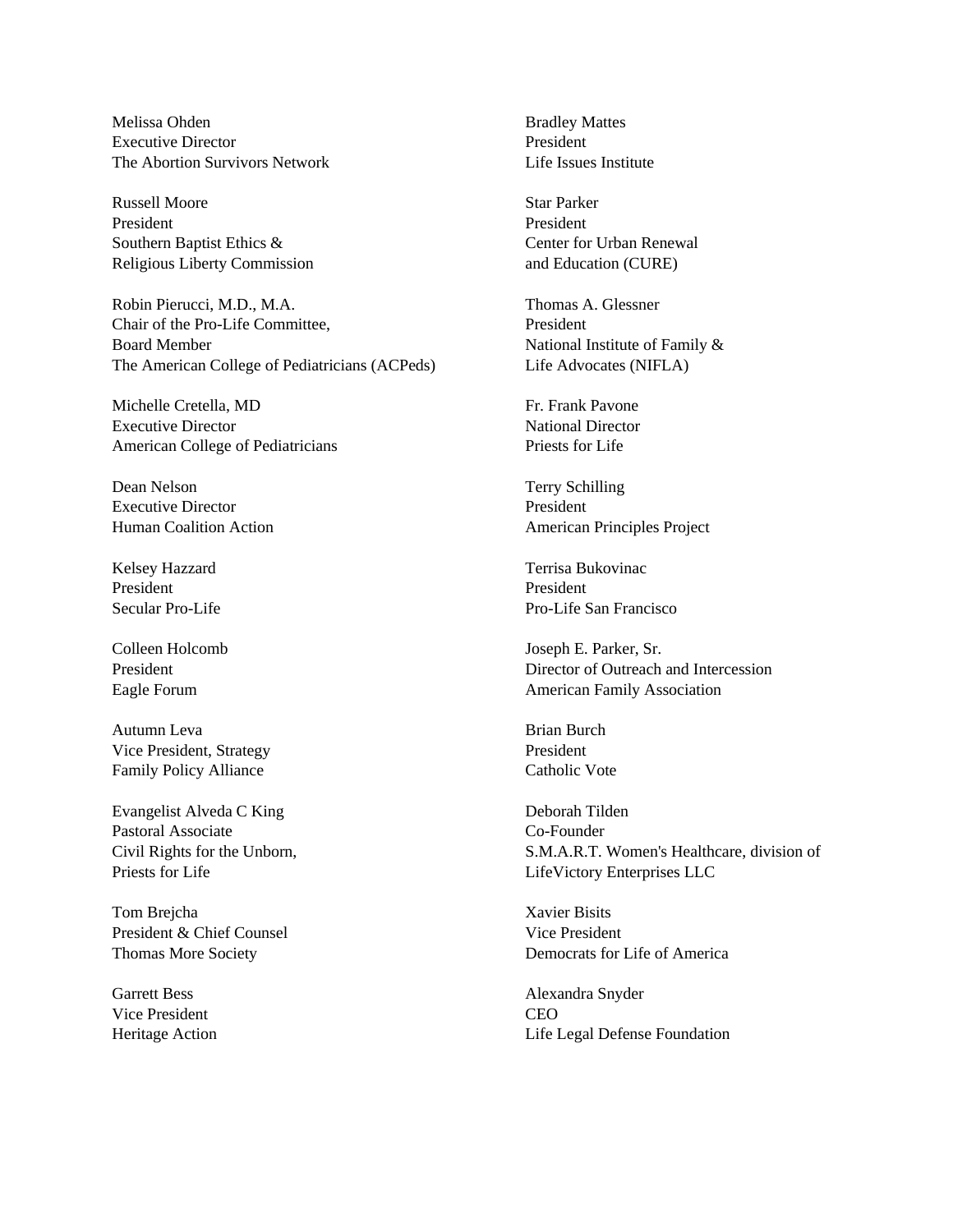C. Preston Noell III President Tradition, Family, Property, Inc.

Steven Ertelt Editor LifeNews.com

Joe Langfeld Executive Director Human Life Alliance

Amber S. Haskew Director of Public Policy Liberty Counsel Action

Mathew D. Staver Founder and Chairman Liberty Counsel

Cheryl Sullenger Senior Vice President Operation Rescue

Cynthia Collins Global Advisor Operation Outcry

Joel Grewe Executive Director Generation Joshua

Millie Lace Founder Concepts of Truth, Inc.

Fr. Shenan J. Boquet President Human Life International

Ryan Bomberger Co-founder The Radiance Foundation

Dorothy Wallis President and CEO Caring To Love Ministries Cathie Humbarger CEO Reprotection, Inc.

Roland C. Warren President & CEO Care Net

Joshua Edmonds Executive Director Georgia Life Alliance

Andrew Shirvell, J.D. Founder & Executive Director Florida Voice for the Unborn

John Helmberger Chief Executive Officer Minnesota Family Council

Mike Fichter President & CEO Indiana Right to Life

Dale Bartscher Executive Director South Dakota Right to Life

Lois Anderson Executive Director Oregon Right to Life

Esther Ripplinger Executive Director Human Life of Washington

Eva Andrade President/CEO Hawaii Family Forum

Samuel H. Lee **Director** Campaign Life Missouri

Jason J. McGuire Executive Director New Yorkers for Constitutional Freedoms